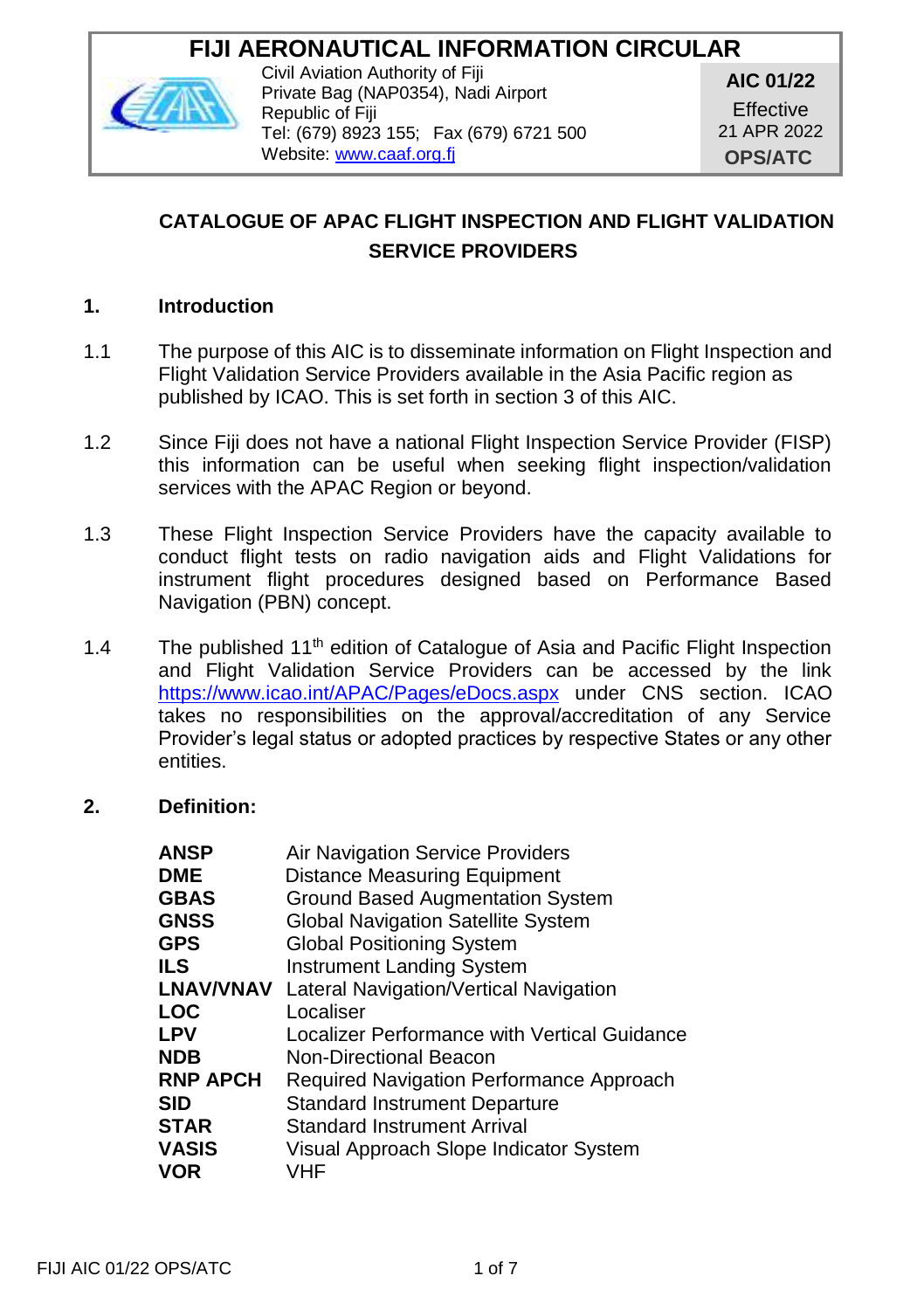### **3. CAPABILITIES of FLIGHT INSPECTION/FLIGHT VALIDATION SERVICE PROVIDER**

|    | <b>COUNTRY/</b><br><b>NAME of</b><br><b>Service</b><br><b>Provider</b> | <b>FLIGHT</b><br><b>INSPECTION</b><br><b>ADDRESS</b>                                                                                                                                       | <b>FLIGHT</b><br><b>VALIDATION</b><br><b>ADDRESS</b> | <b>Flight Testing</b><br>Capability                                                                         | <b>Flight Validation</b><br>capability for IFP<br>including PBN specs. |                                                                        |                                    |                                    |
|----|------------------------------------------------------------------------|--------------------------------------------------------------------------------------------------------------------------------------------------------------------------------------------|------------------------------------------------------|-------------------------------------------------------------------------------------------------------------|------------------------------------------------------------------------|------------------------------------------------------------------------|------------------------------------|------------------------------------|
|    |                                                                        |                                                                                                                                                                                            |                                                      |                                                                                                             | Procedure                                                              | Type of<br>Flight<br><b>Validation</b><br><b>System</b><br><b>Used</b> |                                    |                                    |
| 1. | <b>AUSTRALIA</b><br>AeroPearly<br>Pty Ltd                              | Address:<br>3 Melaleuca St.<br>Brisbane Airport,                                                                                                                                           | <b>Civil Aviation</b><br>Safety<br>Authority         | <b>VOR</b><br><b>DME</b><br><b>ILS</b>                                                                      | <b>RNP APCH</b>                                                        | Aircraft                                                               |                                    |                                    |
|    |                                                                        | QLD, 4008<br>Tel: +61 7 3860<br>0600                                                                                                                                                       | E-mail:<br>CNS.atm@ca<br>sa.gov.au                   |                                                                                                             |                                                                        | NDB/LOC<br><b>PAPI</b><br>RF Interference<br><b>GNSS</b>               | <b>RNP APCH</b><br>(LNAV/VNA<br>V) | Aircraft +<br>Level D<br>Simulator |
|    |                                                                        | Fax: +61 7 3860<br>0664                                                                                                                                                                    |                                                      | Interference<br><b>GBAS</b>                                                                                 | <b>GBAS CAT</b><br>L                                                   | Aircraft                                                               |                                    |                                    |
|    |                                                                        | E-mail:<br>admin@aeropea<br>rl.com.a                                                                                                                                                       |                                                      | SSR/ADSB                                                                                                    | RNAV/<br><b>RNP SID</b>                                                | Aircraft+<br>Level D<br>Simulator                                      |                                    |                                    |
|    |                                                                        |                                                                                                                                                                                            |                                                      |                                                                                                             | RNAV/RNP<br><b>STAR</b>                                                | Aircraft+<br>Level D<br>Simulator                                      |                                    |                                    |
|    |                                                                        |                                                                                                                                                                                            |                                                      |                                                                                                             | ILS/LOC                                                                | Aircraft                                                               |                                    |                                    |
|    |                                                                        |                                                                                                                                                                                            |                                                      |                                                                                                             | <b>VOR/NDB</b>                                                         | Aircraft                                                               |                                    |                                    |
| 2. | <b>CHINA</b><br>Flight                                                 | Address:<br>No 18 North Huoyun Road,<br><b>Beijing Capital International</b><br>Airport,<br>Beijing, China.100621<br>Tel: +861064543298<br>Fax: +861064543293<br>E-mail: cuij@chinacfi.net |                                                      | <b>VOR</b><br><b>DME</b><br>ILS<br>NDB/LOC<br><b>PAPI</b><br>RF interference<br><b>GNSS</b><br>interference | <b>RNP APCH</b><br>(LNAV)                                              | Automatic                                                              |                                    |                                    |
|    | Inspection<br>Center of<br>CAAC                                        |                                                                                                                                                                                            |                                                      |                                                                                                             | <b>RNP APCH</b><br>(LNAV/<br>VNAV)                                     | Automatic                                                              |                                    |                                    |
|    |                                                                        |                                                                                                                                                                                            |                                                      | (SNR for each<br>satellite<br>is<br>available)                                                              | <b>RNP APCH</b><br>(LPV)                                               | Automatic                                                              |                                    |                                    |
|    |                                                                        |                                                                                                                                                                                            |                                                      |                                                                                                             | <b>GBAS CATI</b>                                                       | Automatic                                                              |                                    |                                    |
|    |                                                                        |                                                                                                                                                                                            |                                                      |                                                                                                             | RNAV/RNP<br>SID                                                        | Automatic                                                              |                                    |                                    |
|    |                                                                        |                                                                                                                                                                                            |                                                      |                                                                                                             | <b>RNAV/RNP</b><br>STAR                                                | Automatic                                                              |                                    |                                    |
| 3. | <b>FRANCE</b>                                                          | Address: 1, Avenue du Dr.<br>Maurice Grynfogel - CS 53584 F -<br>31 035 TOULOUSE CEDEX 1 -<br><b>FRANCE</b>                                                                                |                                                      | <b>VOR</b><br><b>DME</b><br>ILS.<br>PAPI                                                                    | <b>RNP APCH</b><br>(LNAV)                                              | Automatic,<br>procedure<br>can be                                      |                                    |                                    |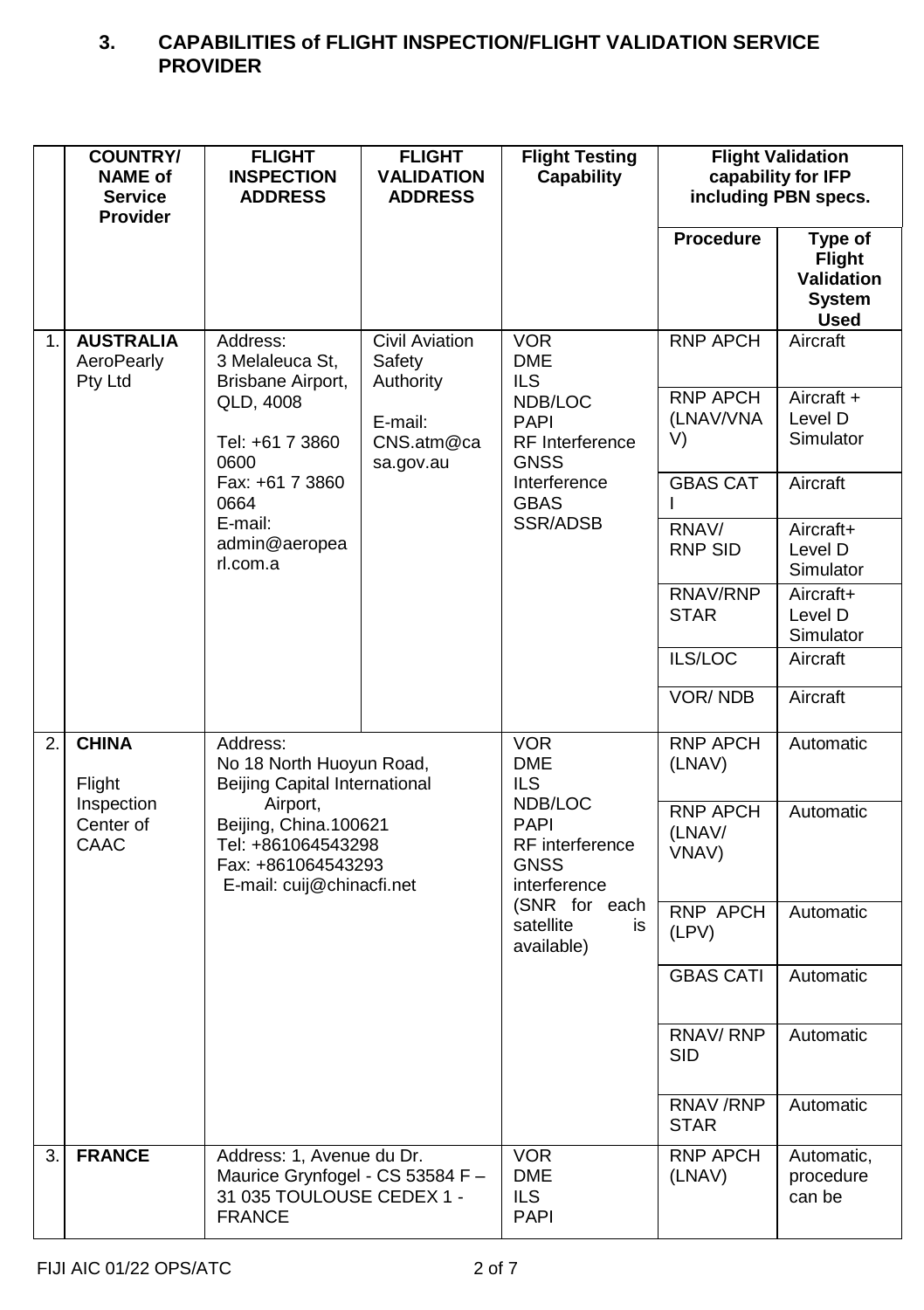|    | FRANCE,<br>DGAC/DSNA/<br>DTI/CEV                                                                                    | Contact: Mr. Joel Faucon<br>Tel: +33 (0) 562 145 143<br>Fax: +33 (0) 562 145 401                                              | <b>RF</b> Interference<br><b>GNSS</b><br>Interference         |                                    | precoded in<br>Garmin GTN                                      |
|----|---------------------------------------------------------------------------------------------------------------------|-------------------------------------------------------------------------------------------------------------------------------|---------------------------------------------------------------|------------------------------------|----------------------------------------------------------------|
|    |                                                                                                                     | E-mail: joel.faucon@aviation-<br>civile.gouv.fr                                                                               |                                                               | <b>RNP APCH</b><br>(LNAV/<br>VNAV) | Automatic,<br>procedure<br>can be<br>precoded in<br>Garmin GTN |
|    |                                                                                                                     |                                                                                                                               |                                                               | <b>RNP APCH</b><br>(LPV)           | Automatic,<br>procedure<br>can be<br>precoded in<br>Garmin GTN |
|    |                                                                                                                     |                                                                                                                               |                                                               | RNAV/<br><b>RNP SID</b>            | Automatic,<br>procedure<br>can be<br>precoded in<br>Garmin GTN |
|    |                                                                                                                     |                                                                                                                               |                                                               | <b>RNAV</b><br>/RNP STAR           | Automatic,<br>procedure<br>can be<br>precoded in<br>Garmin GTN |
| 4. | <b>INDIA</b><br>INDIA,<br>Airports                                                                                  | Address: Executive Director,<br><b>Flight Inspection Unit</b><br>Airport Authority of India,<br>Safdarjung Airport, New Delhi | <b>VOR</b><br>DME<br>ILS.<br>NDB/LOC                          | <b>RNP APCH</b><br>(LNAV)          | Automatic                                                      |
|    | Authority of<br>110003<br>India<br>Tel: +91 (11) 24611077<br>Fax: +91 (11) 24697211<br>E-mail: edfiu@aai.aero<br>Or |                                                                                                                               | <b>PAPI</b><br>RF Interference<br><b>GNSS</b><br>Interference | <b>RNP APCH</b><br>(LNAV/<br>VNAV) | Automatic                                                      |
|    |                                                                                                                     | Address: General Manager,<br><b>Business Development</b>                                                                      |                                                               | <b>RNP APCH</b><br>(LPV)           | Automatic                                                      |
|    |                                                                                                                     | C-Block, Rajiv Gandhi Bhawan,<br>New Delhi 110003                                                                             |                                                               | <b>GBAS CATI</b>                   | Automatic                                                      |
|    |                                                                                                                     | Tel: +91 (11) 24629347<br>Fax: +91 (11) 24610841                                                                              | RNAV/<br>RNP SID                                              | Automatic                          |                                                                |
|    |                                                                                                                     | E-mail: bd@aai.aero                                                                                                           |                                                               | RNAV<br>/RNP STAR                  | Automatic                                                      |
| 5. | <b>INDONESIA</b><br>Indonesian<br>Flight                                                                            | Address: Jln. Raya STPI - Curug,<br>Legok, Tangerang, Banten,<br>Indonesia,                                                   | <b>VOR</b><br><b>DME</b><br>ILS.                              | RNP APCH<br>(LNAV)                 | Automatic                                                      |
|    | Inspection<br>Service                                                                                               | 15820                                                                                                                         | NDB/LOC<br><b>PAPI</b>                                        | <b>RNP APCH</b><br>(LPV)           | Automatic                                                      |
|    | Provider<br>(BALAI                                                                                                  | Tel: +62-21 5473086, 5472943,<br>5472942                                                                                      | RF Interference                                               |                                    | Automatic                                                      |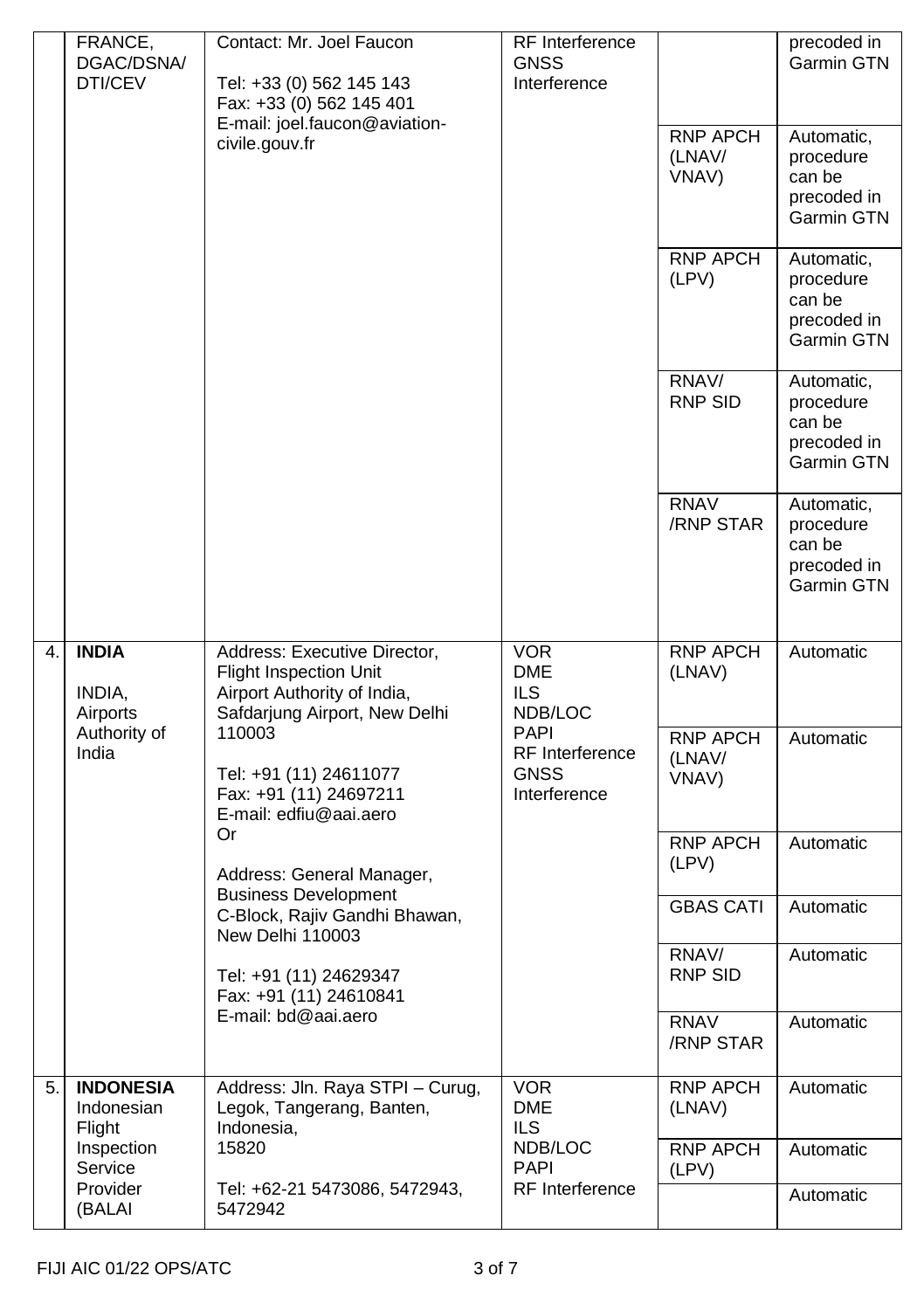|    | <b>BESAR</b><br>KALIBRASI<br><b>FASILITAS</b>                                                       | Fax: +62-21 5473086<br>E-mail: info@flightcalibration.co.id<br>bbkfp-ubud@dephub.go.id                                                                                                                               |                                                    | <b>GBAS CATI</b>                   |                         |
|----|-----------------------------------------------------------------------------------------------------|----------------------------------------------------------------------------------------------------------------------------------------------------------------------------------------------------------------------|----------------------------------------------------|------------------------------------|-------------------------|
|    | PENERBANG<br>AN)                                                                                    |                                                                                                                                                                                                                      |                                                    | RNAV/<br>RNP SID                   | Automatic               |
|    |                                                                                                     |                                                                                                                                                                                                                      |                                                    | <b>RNAV</b><br>/RNP STAR           | Automatic               |
| 6. | <b>JAPAN</b><br>Ministry of<br>Land.                                                                | Address: 2-1-3 Kasumigaseki<br>Chiyoda-ku,<br>japan, zip code 100-8918                                                                                                                                               | VOR<br><b>DME</b><br>ILS.                          | RNP APCH<br>(LNAV)                 | Automatic               |
|    | Infrastructure,<br>Transport, and<br>Tourism<br>Japan Civil<br>Aviation                             | Tel: +81(3)5253 8111<br>Fax: +81(3)5253 1664<br>E-mail                                                                                                                                                               | <b>NDB</b><br><b>PAPI</b>                          | <b>RNP APCH</b><br>(LNAV/<br>VNAV) | Automatic               |
|    | <b>Bureau</b>                                                                                       |                                                                                                                                                                                                                      |                                                    | <b>RNP APCH</b><br>(LPV)           | Automatic               |
|    |                                                                                                     |                                                                                                                                                                                                                      |                                                    | <b>GBAS CAT</b><br>L               | Automatic               |
|    |                                                                                                     |                                                                                                                                                                                                                      |                                                    | RNAV/<br><b>RNP</b><br><b>SID</b>  | Automatic               |
|    |                                                                                                     |                                                                                                                                                                                                                      |                                                    | RNAV/<br><b>RNP</b><br><b>STAR</b> | Automatic               |
| 7. | <b>MALAYSIA</b><br>Flight<br>Calibration<br>Division,<br>Civil Aviation<br>Authority of<br>Malaysia | Flight Calibration Division,<br>Civil Aviation Authority of<br>Malaysia, CAAM Hangar,<br>LTSAAS, 47200 Subang,<br>Selangor,<br>MALAYSIA.<br>Telephone: 603-7831 3005<br>Fax: 603-7846 9510<br>Email: fcu@caam.gov.my | VOR<br><b>DME</b><br>ILS<br>NDB/LOC<br><b>PAPI</b> | <b>Not</b><br>available            | <b>Not</b><br>available |
| 8. | <b>MONGOLIA</b>                                                                                     | Address: Mongolia, Ulaanbaatar-<br>34                                                                                                                                                                                | <b>VOR</b><br><b>DME</b>                           | <b>RNP APCH</b><br>(LNAV)          | Automatic               |
|    | Flight<br>Inspection and<br>Procedure<br>Design                                                     | Buyant-Ukhaa 17120<br>Tel: +976-71-285080; +976-71-<br>285506                                                                                                                                                        | ILS<br>NDB/LOC<br><b>PAPI</b><br>RF Interference   | <b>RNP APCH</b><br>(LNAV/<br>VNAV) | Automatic               |
|    | Services of<br><b>National Civil</b><br>Aviation,                                                   | Fax: +976-71285506<br>E-mail: fipds@mcaa.gov.mn                                                                                                                                                                      | <b>GNSS</b><br>Interference                        | RNAV/<br><b>RNP SID</b>            | Automatic               |
|    | Center of<br>Mongolia                                                                               |                                                                                                                                                                                                                      |                                                    | RNAV<br>/RNP STAR                  | Automatic               |
| 9. | <b>MYANMAAR</b>                                                                                     | Department of Civil Aviation<br>DCA H/Q Building,                                                                                                                                                                    | <b>VOR</b><br><b>DME</b><br>ILS                    | Not<br>available                   | Not<br>available        |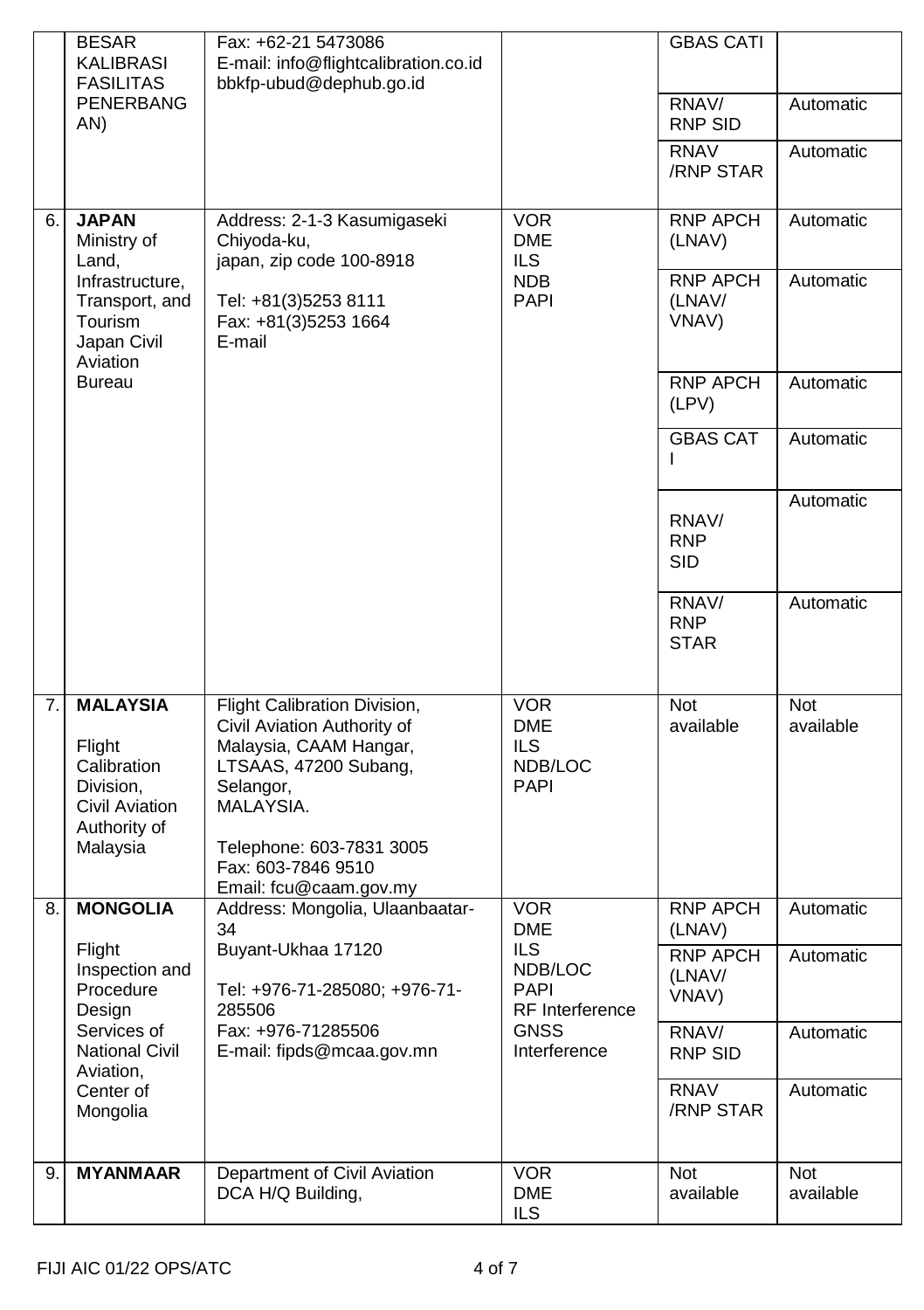|    | Department of<br>Civil Aviation,<br>Myanmar<br>Mr. Yan Aung<br>Oo<br><b>Acting Director</b><br>(Flight<br>Standards<br>Division) | Yangon Int'l Airport Mingaladon<br>11021, Yangon, Myanmar<br>Tel: +95 (017) 533004<br>Fax: +95 (017) 533016<br>Email: dfsd@dca.gov.mm                                                                        | NDB/LOC<br><b>PAPI</b>                                                                                       |                                                                                                                                             |                                                                                                                      |
|----|----------------------------------------------------------------------------------------------------------------------------------|--------------------------------------------------------------------------------------------------------------------------------------------------------------------------------------------------------------|--------------------------------------------------------------------------------------------------------------|---------------------------------------------------------------------------------------------------------------------------------------------|----------------------------------------------------------------------------------------------------------------------|
|    | 10 <b>NEW</b><br><b>ZEALAND</b><br><b>AIRWAYS</b><br><b>CORPORATI</b><br>ON OF NEW<br>ZEALAND<br>LTD                             | Address: Main Airport Hanger, 60<br>Toru Road, Paraparaumu,<br>Wellington<br>Tel: +64 4 460 0703<br>Fax: +64 4 471 0395<br>E-mail:<br>Philip.pinkney@airways.co.nz                                           | <b>VOR</b><br><b>DME</b><br>ILS.<br>NDB/LOC<br><b>PAPI</b><br><b>RF</b> Interference<br>GNSS<br>interference | <b>RNP APCH</b><br>(LNAV)<br><b>RNP APCH</b><br>(LNAV/<br>VNAV)<br><b>RNP APCH</b><br>(LPV)<br>RNAV/<br>RNP SID<br><b>RNAV</b><br>/RNP STAR | Semi-<br>Automatic<br>Semi-<br>Automatic<br>Semi-<br>Automatic<br>Semi-<br>Automatic<br>Semi-<br>Automatic           |
|    | <b>NEW</b><br><b>ZEALAND</b><br>Radiola<br>Limited                                                                               | Address: L1, Unit 2, 15 Marina<br>View,<br>Paremata 5026<br>Tel: +64 (0)21 270 9780<br>E-mail: richardt@radiola.co.nz                                                                                        | <b>VOR</b><br><b>DME</b><br>ILS.<br>NDB/LOC<br>PAPI<br><b>RF</b> Interference                                | Not<br>available                                                                                                                            | Not<br>available                                                                                                     |
| 11 | <b>ISLAMIC</b><br><b>REPUBLIC</b><br>ΟF<br><b>PAKISTAN</b><br>Flight<br>Inspection Unit<br>Pakistan<br>of<br>CAA                 | <b>Headquarters</b><br>Civil<br>Aviation<br>Authority<br>Jinnah Int'l Airport, Terminal-1,<br>Karachi, Pakistan<br>Tele: +9221 99242762<br>Fax: +9921 99242695<br>E-mail:<br>riaz.chishti@caapakistan.com.pk | <b>VOR</b><br><b>DME</b><br>ILS.<br>NDB/LOC<br>PAPI<br>RF Interference<br>GNSS<br>interference               | <b>RNP APCH</b><br>(LNAV)<br><b>RNP APCH</b><br>(LNAV/<br>VNAV)                                                                             | Aero-Data<br>Automatic<br>Flight<br>Inspection<br>System<br>Aero-Data<br>Automatic<br>Flight<br>Inspection<br>System |
|    |                                                                                                                                  |                                                                                                                                                                                                              |                                                                                                              | <b>GBAS CATI</b>                                                                                                                            | Aero-Data<br>Automatic<br>Flight<br>Inspection<br>System                                                             |
|    |                                                                                                                                  |                                                                                                                                                                                                              |                                                                                                              | RNAV/RNP<br>SID.                                                                                                                            | Aero-Data<br>Automatic<br>Flight<br>Inspection<br>System                                                             |
|    |                                                                                                                                  |                                                                                                                                                                                                              |                                                                                                              | RNAV/RNP<br>STAR                                                                                                                            | Aero-Data<br>Automatic<br>Flight<br>Inspection<br>System                                                             |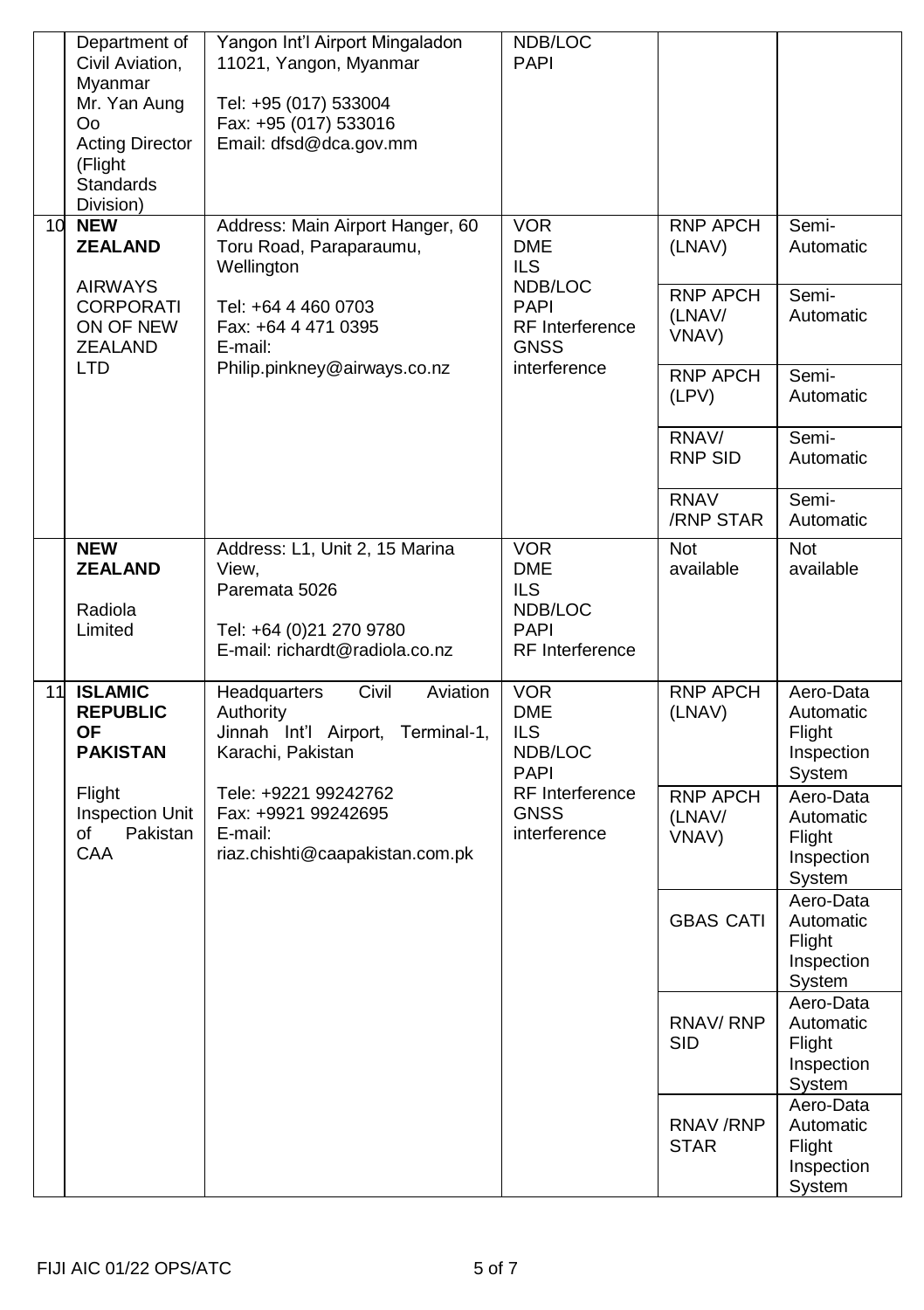| 12.1 | <b>PHILLIPINES</b><br>Flight<br>Inspection<br>&<br>Calibration<br>Group,<br>Civil<br>Aviation<br>Authority of the<br>Philippines                                                                                | Address: FICG. CAAP Hangar,<br>Andrews Avenue, Pasay City,<br>Metro Manila<br>Tel: 0632 994 2334<br>Fax: 0632 851 3914<br>E-mail: ficg@caap.gov.ph | <b>VOR</b><br><b>DME</b><br><b>ILS</b><br>NDB/LOC<br><b>PAPI</b><br><b>RF</b> Interference<br>GNSS<br>interference | <b>RNP APCH</b><br>(LNAV)<br><b>RNP APCH</b><br>(LNAV/<br>VNAV)<br><b>RNP APCH</b><br>(LPV)<br>RNAV/RNP<br>SID<br>RNAV/RNP<br><b>STAR</b> | Manual<br>Manual<br>Manual<br>Manual<br>Manual |
|------|-----------------------------------------------------------------------------------------------------------------------------------------------------------------------------------------------------------------|----------------------------------------------------------------------------------------------------------------------------------------------------|--------------------------------------------------------------------------------------------------------------------|-------------------------------------------------------------------------------------------------------------------------------------------|------------------------------------------------|
| 13   | <b>REPUBLIC</b><br><b>OF KOREA</b><br>Flight                                                                                                                                                                    | Address:<br>Gimpo<br>International<br>Airport,<br>84 Haneul-Gil, Gangseo-Gu, Seoul<br>07505                                                        | <b>VOR</b><br><b>DME</b><br>ILS.<br>NDB/LOC                                                                        | <b>RNP APCH</b><br>(LNAV)<br><b>RNP APCH</b><br>(LNAV/                                                                                    | Automatic<br>Automatic                         |
|      | Inspection<br>Republic of Korea<br>Center,<br>Ministry of<br>Tel: +82 (2) 2660 2162, 2167<br>Land,<br>Fax: +82(2) 2662 0881<br>Infrastructure<br>E-mail:airjeong@korea.kr<br>or fic99@korea.kr<br>and Transport |                                                                                                                                                    | <b>PAPI</b><br>RF Interference<br>GNSS<br>interference                                                             | VNAV)<br><b>RNP APCH</b><br>(LPV)                                                                                                         | Automatic                                      |
|      |                                                                                                                                                                                                                 |                                                                                                                                                    |                                                                                                                    | <b>GBAS CATI</b>                                                                                                                          | Automatic                                      |
|      |                                                                                                                                                                                                                 |                                                                                                                                                    |                                                                                                                    | RNAV/RNP<br>SID                                                                                                                           | Automatic                                      |
|      |                                                                                                                                                                                                                 |                                                                                                                                                    |                                                                                                                    | RNAV/RNP<br>STAR                                                                                                                          | Automatic                                      |
| 14   | <b>THAILAND</b>                                                                                                                                                                                                 | Address: 102 Ngamduplee<br>Rama IV Tung mahamek Bangkok                                                                                            | <b>VOR</b><br><b>DME</b>                                                                                           | <b>RNP APCH</b><br>(LNAV)                                                                                                                 | Automatic                                      |
|      | Aeronautical<br>Radio<br>of<br>Thailand Ltd.                                                                                                                                                                    | 10120,<br>Thailand<br>Tel: (662) 2878571, (668) 1734<br>9242                                                                                       | ILS.<br>NDB/LOC<br><b>PAPI</b><br>RF Interference                                                                  | <b>RNP APCH</b><br>(LNAV/<br>VNAV)                                                                                                        | Automatic                                      |
|      |                                                                                                                                                                                                                 |                                                                                                                                                    |                                                                                                                    | <b>GBAS CATI</b>                                                                                                                          | Automatic                                      |
|      |                                                                                                                                                                                                                 | Fax: (662) 285-9565<br>E-mail:bs@aerothai.co.th                                                                                                    |                                                                                                                    | RNAV/RNP<br>SID                                                                                                                           | Automatic                                      |
|      |                                                                                                                                                                                                                 | tirachai.su@aerothai.co.th                                                                                                                         |                                                                                                                    | RNAV / RNP<br>STAR                                                                                                                        | Automatic                                      |
| 15   | <b>UNITED</b><br><b>STATES OF</b><br><b>AMERICA</b>                                                                                                                                                             | Address:6500 S. MacArthur<br>Blvd. Oklahoma City,<br>OK 73169                                                                                      | <b>VOR</b><br>DME<br>ILS.                                                                                          | <b>RNP APCH</b><br>(LNAV)<br><b>RNP APCH</b>                                                                                              | Automatic/<br>Manual                           |
|      | Federal                                                                                                                                                                                                         | Tel:405-954-9780                                                                                                                                   | NDB<br>PAPI                                                                                                        | (LNAV/<br>VNAV)                                                                                                                           | Automatic/<br>Manual                           |
|      | Aviation<br>Fax:888-286-2739<br>E-mail: Bradley.W.Elliott@faa.gov<br>Administration,<br>AJF-1                                                                                                                   | <b>GNSS</b><br>interference                                                                                                                        | RNP APCH<br>(LPV)                                                                                                  | Automatic                                                                                                                                 |                                                |
|      |                                                                                                                                                                                                                 |                                                                                                                                                    |                                                                                                                    | <b>GBAS CATI</b>                                                                                                                          | Automatic                                      |
|      |                                                                                                                                                                                                                 |                                                                                                                                                    |                                                                                                                    | RNAV/RNP<br>SID                                                                                                                           | Automatic/<br>Manual                           |
|      |                                                                                                                                                                                                                 |                                                                                                                                                    |                                                                                                                    | RNAV / RNP<br>STAR                                                                                                                        | Automatic/<br>Manual                           |
|      |                                                                                                                                                                                                                 | Address: P.O. Box 3596<br>Englewood, CO 80155                                                                                                      | <b>NIL</b>                                                                                                         | <b>RNP APCH</b><br>(LNAV)                                                                                                                 | Manual                                         |